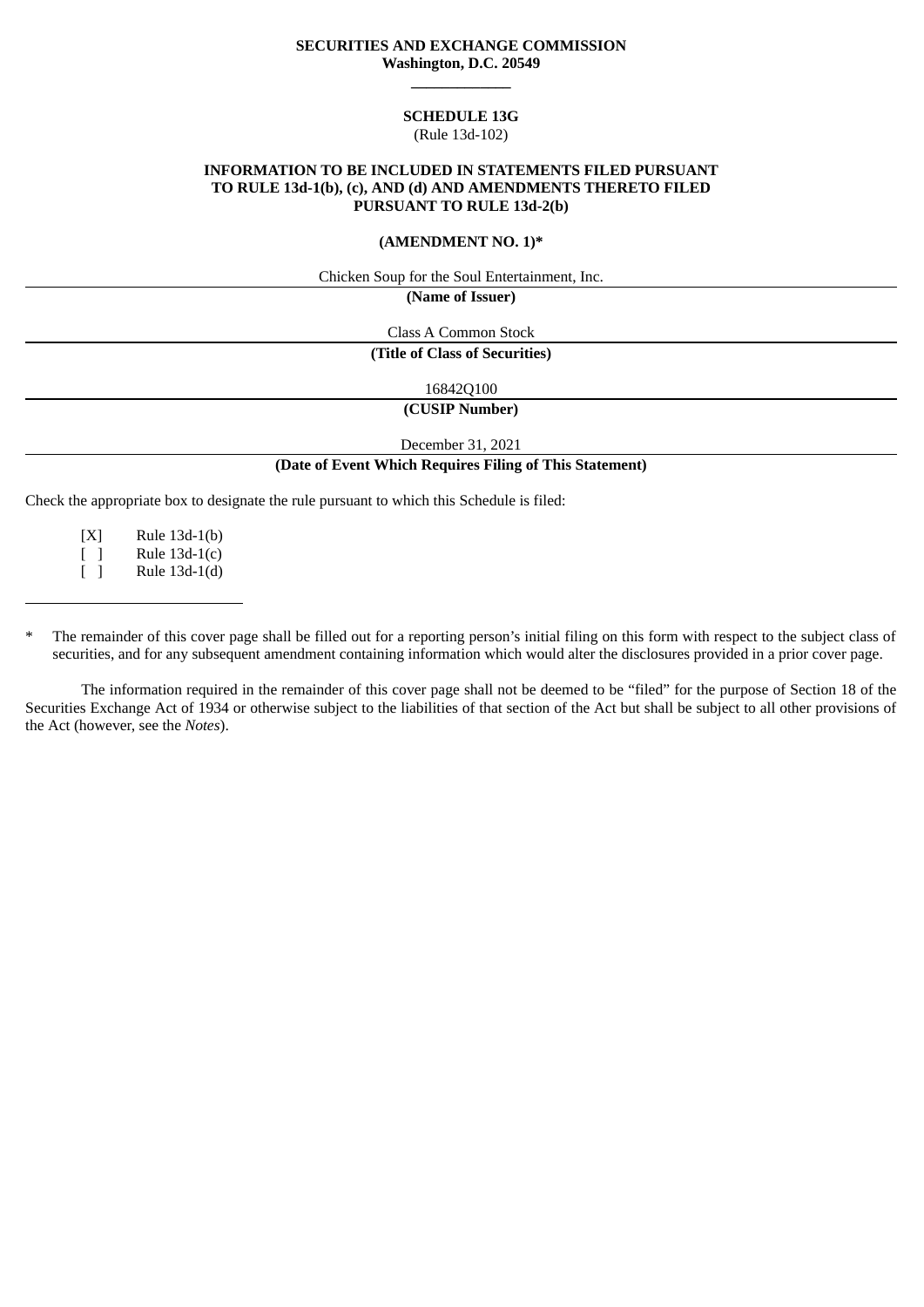| CUSIP NO. | 16842Q100 |
|-----------|-----------|
|-----------|-----------|

| $\mathbf{1}$   | NAMES OF REPORTING PERSONS S.S. OR                       |   |                                                                    |           |  |  |
|----------------|----------------------------------------------------------|---|--------------------------------------------------------------------|-----------|--|--|
|                | I.R.S. IDENTIFICATION NOS. OF ABOVE PERSONS              |   |                                                                    |           |  |  |
|                | Granahan Investment Management LLC                       |   |                                                                    |           |  |  |
| $\overline{2}$ |                                                          |   | CHECK THE APPROPRIATE BOX IF A MEMBER OF A GROUP                   | $(a)$ [ ] |  |  |
|                |                                                          |   |                                                                    |           |  |  |
|                |                                                          |   |                                                                    | $(b)$ [ ] |  |  |
| 3              | <b>SEC USE ONLY</b>                                      |   |                                                                    |           |  |  |
|                |                                                          |   |                                                                    |           |  |  |
| 4              |                                                          |   | CITIZENSHIP OR PLACE OF ORGANIZATION                               |           |  |  |
|                | <b>State of Massachusetts</b>                            |   |                                                                    |           |  |  |
|                |                                                          | 5 | <b>SOLE VOTING POWER</b>                                           |           |  |  |
|                | <b>NUMBER OF</b><br><b>SHARES</b><br><b>BENEFICIALLY</b> |   | 985,222                                                            |           |  |  |
|                |                                                          | 6 | <b>SHARED VOTING POWER</b>                                         |           |  |  |
|                |                                                          |   | None                                                               |           |  |  |
|                | <b>OWNED BY</b><br><b>EACH</b>                           | 7 | <b>SOLE DISPOSITIVE POWER</b>                                      |           |  |  |
|                | <b>REPORTING</b><br>PERSON WITH                          |   | 1,005,193                                                          |           |  |  |
|                |                                                          | 8 | <b>SHARED DISPOSITIVE POWER</b>                                    |           |  |  |
|                |                                                          |   | None                                                               |           |  |  |
|                |                                                          |   |                                                                    |           |  |  |
| 9              |                                                          |   | AGGREGATE AMOUNT BENEFICIALLY OWNED BY EACH REPORTING PERSON       |           |  |  |
|                | 1,005,193                                                |   |                                                                    |           |  |  |
| 10             |                                                          |   | CHECK BOX IF THE AGGREGATE AMOUNT IN ROW 9 EXCLUDES CERTAIN SHARES |           |  |  |
|                |                                                          |   |                                                                    | $[ \ ]$   |  |  |
| 11             |                                                          |   | PERCENT OF CLASS REPRESENTED BY AMOUNT IN ROW 9                    |           |  |  |
|                | 11.47%                                                   |   |                                                                    |           |  |  |
| 12             |                                                          |   | TYPE OF REPORTING PERSON                                           |           |  |  |
|                |                                                          |   |                                                                    |           |  |  |
|                | IA                                                       |   |                                                                    |           |  |  |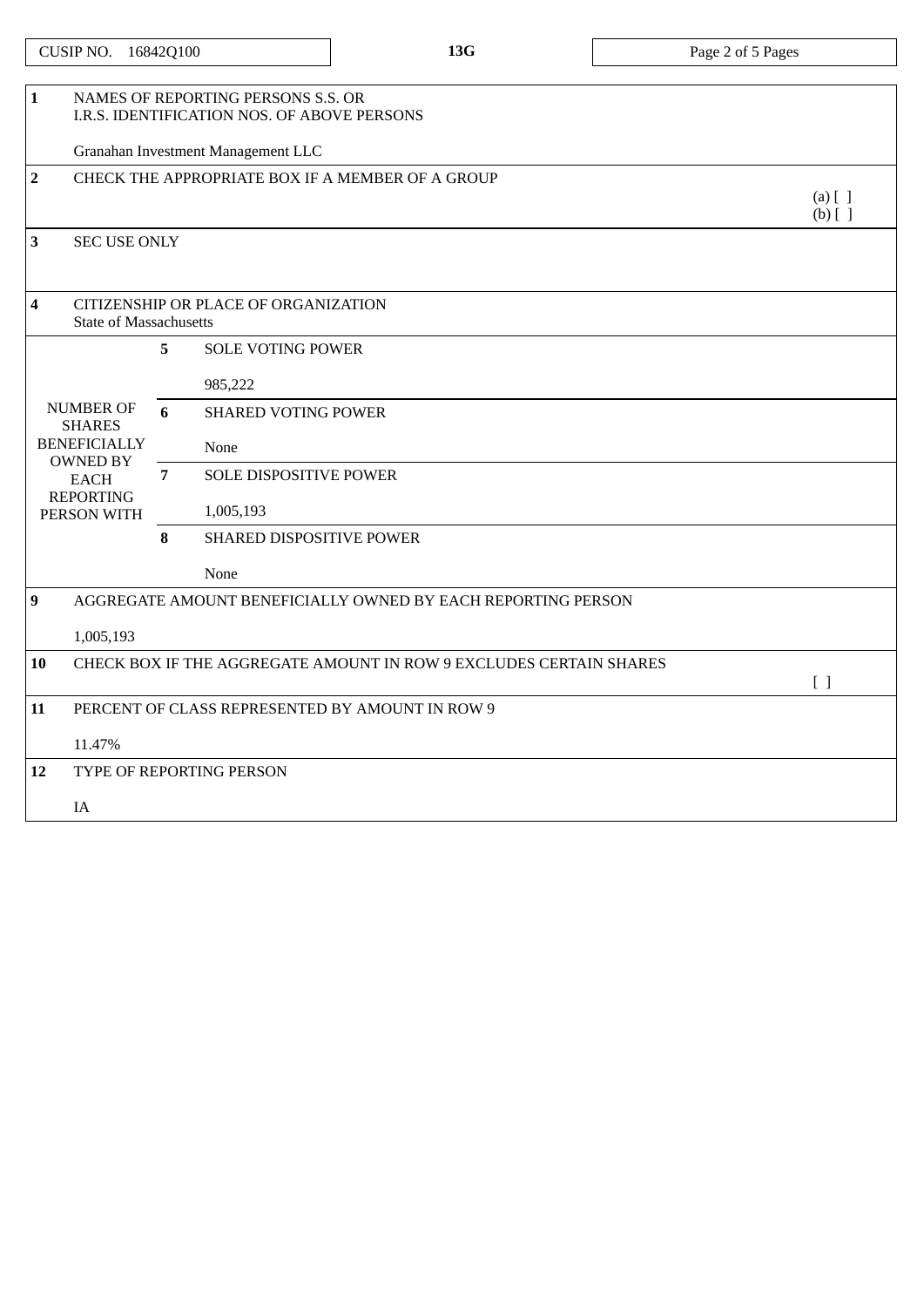| CUSIP NO. 16842Q100 |                                 |                                                                | 13G                                                                                                             | Page 3 of 5 Pages                                                                                                      |  |
|---------------------|---------------------------------|----------------------------------------------------------------|-----------------------------------------------------------------------------------------------------------------|------------------------------------------------------------------------------------------------------------------------|--|
| Item 1.             | (a)                             | <b>Name of Issuer:</b>                                         |                                                                                                                 |                                                                                                                        |  |
|                     |                                 | Chicken Soup for the Soul Entertainment, Inc.                  |                                                                                                                 |                                                                                                                        |  |
|                     |                                 | (b)<br><b>Address of Issuer's Principal Executive Offices:</b> |                                                                                                                 |                                                                                                                        |  |
|                     |                                 | 132 East Putnam Avenue - Floor 2W,<br>Cos Cob, CT 06807        |                                                                                                                 |                                                                                                                        |  |
| Item 2.             |                                 | <b>Name of Person Filing:</b><br>(a)                           |                                                                                                                 |                                                                                                                        |  |
|                     |                                 | Granahan Investment Management LLC                             |                                                                                                                 |                                                                                                                        |  |
|                     |                                 | (b)                                                            | Address of Principal Business Office or, if None, Residence:                                                    |                                                                                                                        |  |
|                     |                                 | Wyman Street, Suite 460<br>Waltham, MA 02451                   |                                                                                                                 |                                                                                                                        |  |
|                     | (c)                             | Citizenship:                                                   |                                                                                                                 |                                                                                                                        |  |
|                     |                                 | <b>State of Massachusetts</b>                                  |                                                                                                                 |                                                                                                                        |  |
|                     |                                 | <b>Title of Class of Securities:</b><br>(d)                    |                                                                                                                 |                                                                                                                        |  |
|                     |                                 | Class A Common Stock, \$0.0001 par value                       |                                                                                                                 |                                                                                                                        |  |
|                     | (e)                             | <b>CUSIP Number:</b>                                           |                                                                                                                 |                                                                                                                        |  |
|                     |                                 | 16842Q100                                                      |                                                                                                                 |                                                                                                                        |  |
| Item 3.             |                                 |                                                                | If This Statement is Filed Pursuant to Rule 13d-1(b), or 13d-2(b) or (c), Check Whether the Person Filing is a: |                                                                                                                        |  |
| (a)                 | $\begin{bmatrix} \end{bmatrix}$ |                                                                | Broker or dealer registered under Section 15 of the Exchange Act.                                               |                                                                                                                        |  |
| (b)                 | $[\ ]$                          | Bank as defined in Section 3(a)(6) of the Exchange Act.        |                                                                                                                 |                                                                                                                        |  |
| $(c)$ [ ]           |                                 |                                                                | Insurance company as defined in Section $3(a)(19)$ of the Exchange Act.                                         |                                                                                                                        |  |
| (d)                 | $[\ ]$                          |                                                                | Investment company registered under Section 8 of the Investment Company Act.                                    |                                                                                                                        |  |
| (e                  | [X]                             |                                                                | An investment adviser in accordance with Rule 13d-1(b)(1)(ii)(E);                                               |                                                                                                                        |  |
| (f)                 | $\begin{bmatrix} \end{bmatrix}$ |                                                                | An employee benefit plan or endowment fund in accordance with Rule $13d-1(b)(1)(ii)(F)$ ;                       |                                                                                                                        |  |
| (g)                 | $[\ ]$                          |                                                                | A parent holding company or control person in accordance with Rule 13d-1(b)(1)(ii)(G);                          |                                                                                                                        |  |
| (h)                 | $[\ ]$                          |                                                                | A savings association as defined in Section 3(b) of the Federal Deposit Insurance Act;                          |                                                                                                                        |  |
| (i)                 | $[\ ]$                          | Company Act;                                                   |                                                                                                                 | A church plan that is excluded from the definition of an investment company under Section $3(c)(14)$ of the Investment |  |

(j)  $[ ]$  Group, in accordance with Rule 13d-1(b)(1)(ii)(J).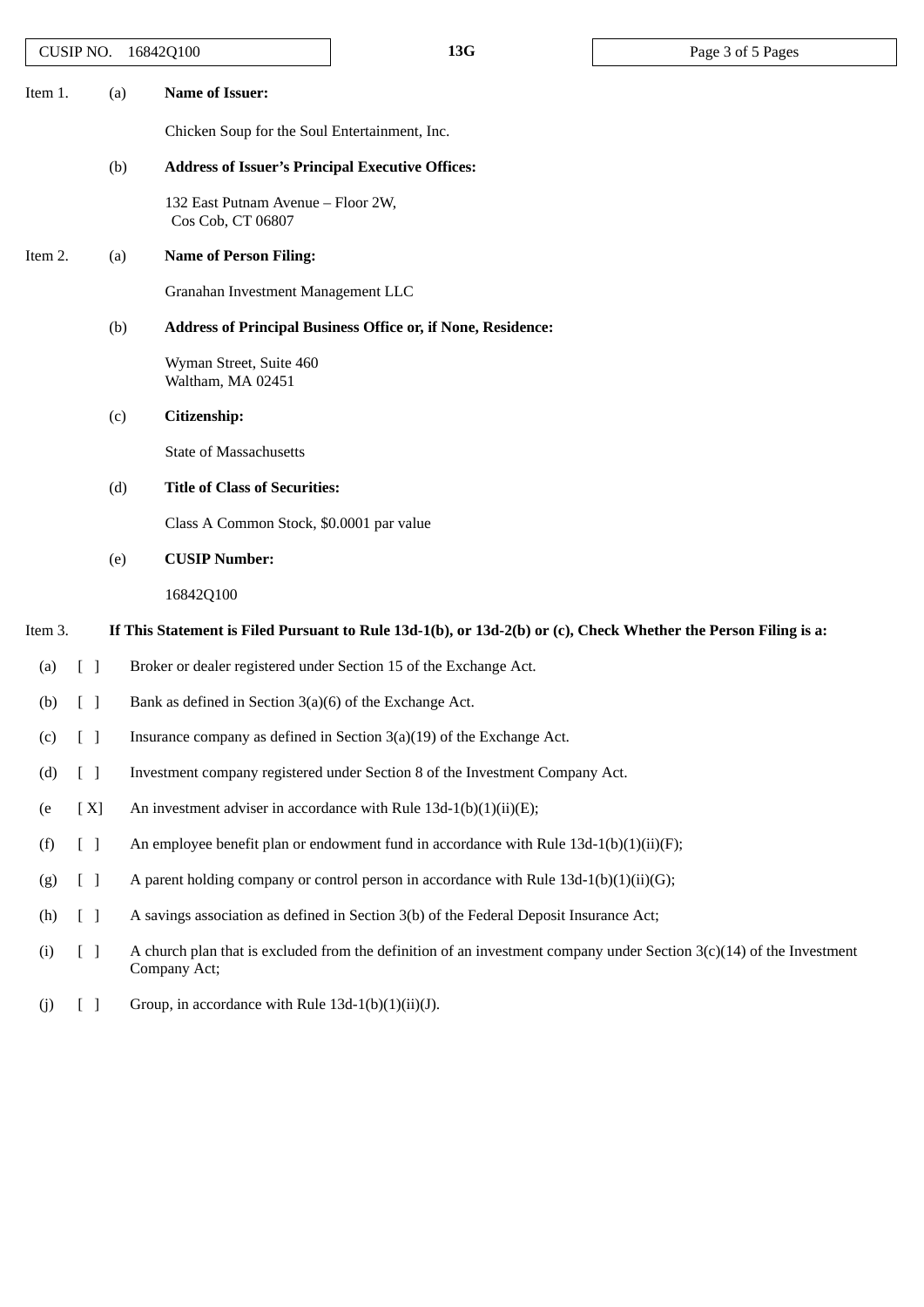| Item 4.                                                                                                                                                                 |       | Ownership.                                                                                                                                                                                                                                                                                                                                                                                     |                |  |  |  |  |  |
|-------------------------------------------------------------------------------------------------------------------------------------------------------------------------|-------|------------------------------------------------------------------------------------------------------------------------------------------------------------------------------------------------------------------------------------------------------------------------------------------------------------------------------------------------------------------------------------------------|----------------|--|--|--|--|--|
| (a)                                                                                                                                                                     |       | Amount beneficially owned:                                                                                                                                                                                                                                                                                                                                                                     |                |  |  |  |  |  |
| (b)                                                                                                                                                                     |       | Percent of class:                                                                                                                                                                                                                                                                                                                                                                              | 11.47%         |  |  |  |  |  |
| (c)                                                                                                                                                                     |       | Number of shares as to which the person has:                                                                                                                                                                                                                                                                                                                                                   |                |  |  |  |  |  |
|                                                                                                                                                                         | (i)   | Sole power to vote or to direct the vote:                                                                                                                                                                                                                                                                                                                                                      | 985,222        |  |  |  |  |  |
|                                                                                                                                                                         | (ii)  | Shared power to vote or to direct the vote:                                                                                                                                                                                                                                                                                                                                                    | $\Omega$       |  |  |  |  |  |
|                                                                                                                                                                         | (iii) | Sole power to dispose or to direct the disposition of:                                                                                                                                                                                                                                                                                                                                         | 1,005,193      |  |  |  |  |  |
|                                                                                                                                                                         | (iv)  | Shared power to dispose or to direct the disposition of:                                                                                                                                                                                                                                                                                                                                       | $\overline{0}$ |  |  |  |  |  |
| Item 5.                                                                                                                                                                 |       | Ownership of Five Percent or Less of a Class.<br>If this statement is being filed to report the fact that as of the date hereof the reporting person has ceased to be the beneficial<br>owner of more than five percent of the class of securities, check the following []                                                                                                                     |                |  |  |  |  |  |
| Item 6.                                                                                                                                                                 |       |                                                                                                                                                                                                                                                                                                                                                                                                |                |  |  |  |  |  |
|                                                                                                                                                                         |       | All of the Class A Shares set forth in Item 4 are owned by various investment advisory clients of Granahan Investment<br>Management LLC, which is deemed to be a beneficial owner of those shares pursuant to Rule 13d-3 under the Securities<br>Exchange Act of 1934, due to its discretionary power to make investment decisions over such shares and/or its ability to vote<br>such shares. |                |  |  |  |  |  |
| Identification and Classification of the Subsidiary Which Acquired the Security Being Reported on by the Parent<br>Item 7.<br><b>Holding Company or Control Person.</b> |       |                                                                                                                                                                                                                                                                                                                                                                                                |                |  |  |  |  |  |
|                                                                                                                                                                         |       | Not applicable                                                                                                                                                                                                                                                                                                                                                                                 |                |  |  |  |  |  |

CUSIP NO. 16842Q100 **13G** Page 4 of 5 Pages

## Item 8. **Identification and Classification of Members of the Group.**

Not applicable

# Item 9. **Notice of Dissolution of Group.**

Not applicable